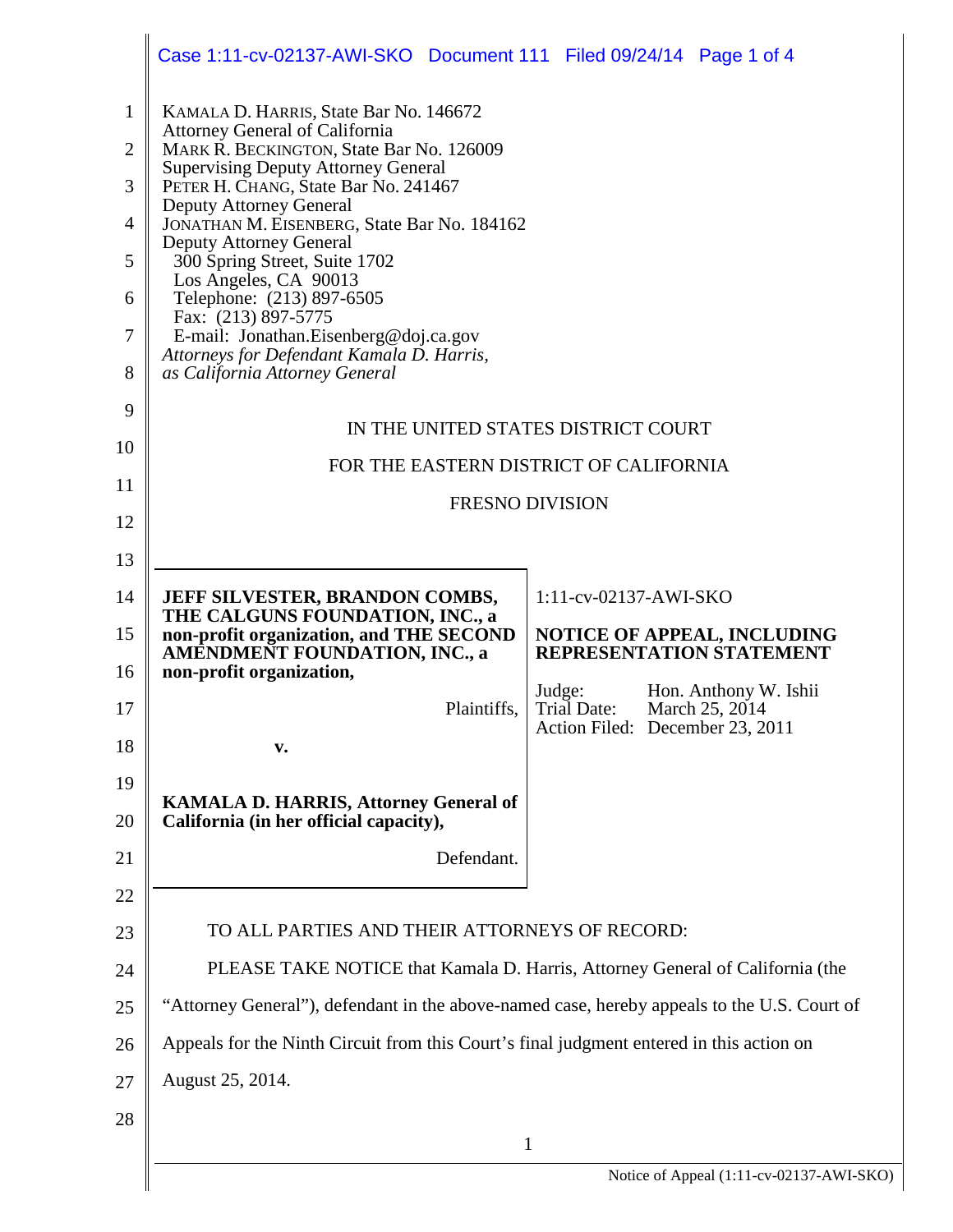## Case 1:11-cv-02137-AWI-SKO Document 111 Filed 09/24/14 Page 2 of 4

| $\mathbf{1}$   | By a motion filed on September 22, 2014, the Attorney General also is seeking, under                |                                                                             |  |  |  |  |  |
|----------------|-----------------------------------------------------------------------------------------------------|-----------------------------------------------------------------------------|--|--|--|--|--|
| $\mathfrak{2}$ | Federal Rule of Civil Procedure 59(e), to amend the judgment to adjust this Court's remedial        |                                                                             |  |  |  |  |  |
| $\mathfrak{Z}$ | order for injunctive relief entered in this action; that order also issued on August 25, 2014. The  |                                                                             |  |  |  |  |  |
| $\overline{4}$ | instant notice of appeal will become effective upon the disposition of that motion. See Fed. R.     |                                                                             |  |  |  |  |  |
| 5              | App. P. $4(a)(4)(B)(i)$ ("If a party files a notice of appeal after the court announces or enters a |                                                                             |  |  |  |  |  |
| 6              | judgment—but before it disposes of any motion listed in Rule $4(a)(4)(A)$ —the notice becomes       |                                                                             |  |  |  |  |  |
| $\tau$         | effective to appeal a judgment or order, in whole or in part, when the order disposing of the last  |                                                                             |  |  |  |  |  |
| $8\,$          | such remaining motion is entered."). A motion to amend a judgment is one of the motions that        |                                                                             |  |  |  |  |  |
| 9              | has this effect. See Fed. R. App. P. $4(a)(4)(A)(v)$ .                                              |                                                                             |  |  |  |  |  |
| 10             | Dated: September 24, 2014                                                                           | Respectfully submitted,                                                     |  |  |  |  |  |
| 11             |                                                                                                     | KAMALA D. HARRIS                                                            |  |  |  |  |  |
| 12             |                                                                                                     | <b>Attorney General of California</b><br><b>MARK R. BECKINGTON</b>          |  |  |  |  |  |
| 13             |                                                                                                     | <b>Supervising Deputy Attorney General</b><br>PETER H. CHANG                |  |  |  |  |  |
| 14             |                                                                                                     | <b>Deputy Attorney General</b>                                              |  |  |  |  |  |
| 15             |                                                                                                     |                                                                             |  |  |  |  |  |
| 16             |                                                                                                     | /S/<br><b>JONATHAN M. EISENBERG</b>                                         |  |  |  |  |  |
| 17             |                                                                                                     | <b>Deputy Attorney General</b><br>Attorneys for Defendant Kamala D. Harris, |  |  |  |  |  |
| 18             |                                                                                                     | as California Attorney General                                              |  |  |  |  |  |
| 19             |                                                                                                     |                                                                             |  |  |  |  |  |
| 20             |                                                                                                     |                                                                             |  |  |  |  |  |
| 21             |                                                                                                     |                                                                             |  |  |  |  |  |
| 22             |                                                                                                     |                                                                             |  |  |  |  |  |
| 23             |                                                                                                     |                                                                             |  |  |  |  |  |
| 24             |                                                                                                     |                                                                             |  |  |  |  |  |
| 25             |                                                                                                     |                                                                             |  |  |  |  |  |
| 26             |                                                                                                     |                                                                             |  |  |  |  |  |
| 27             |                                                                                                     |                                                                             |  |  |  |  |  |
| 28             | $\overline{2}$                                                                                      |                                                                             |  |  |  |  |  |
|                | Notice of Appeal (1:11-cv-02137-AWI-SKO)                                                            |                                                                             |  |  |  |  |  |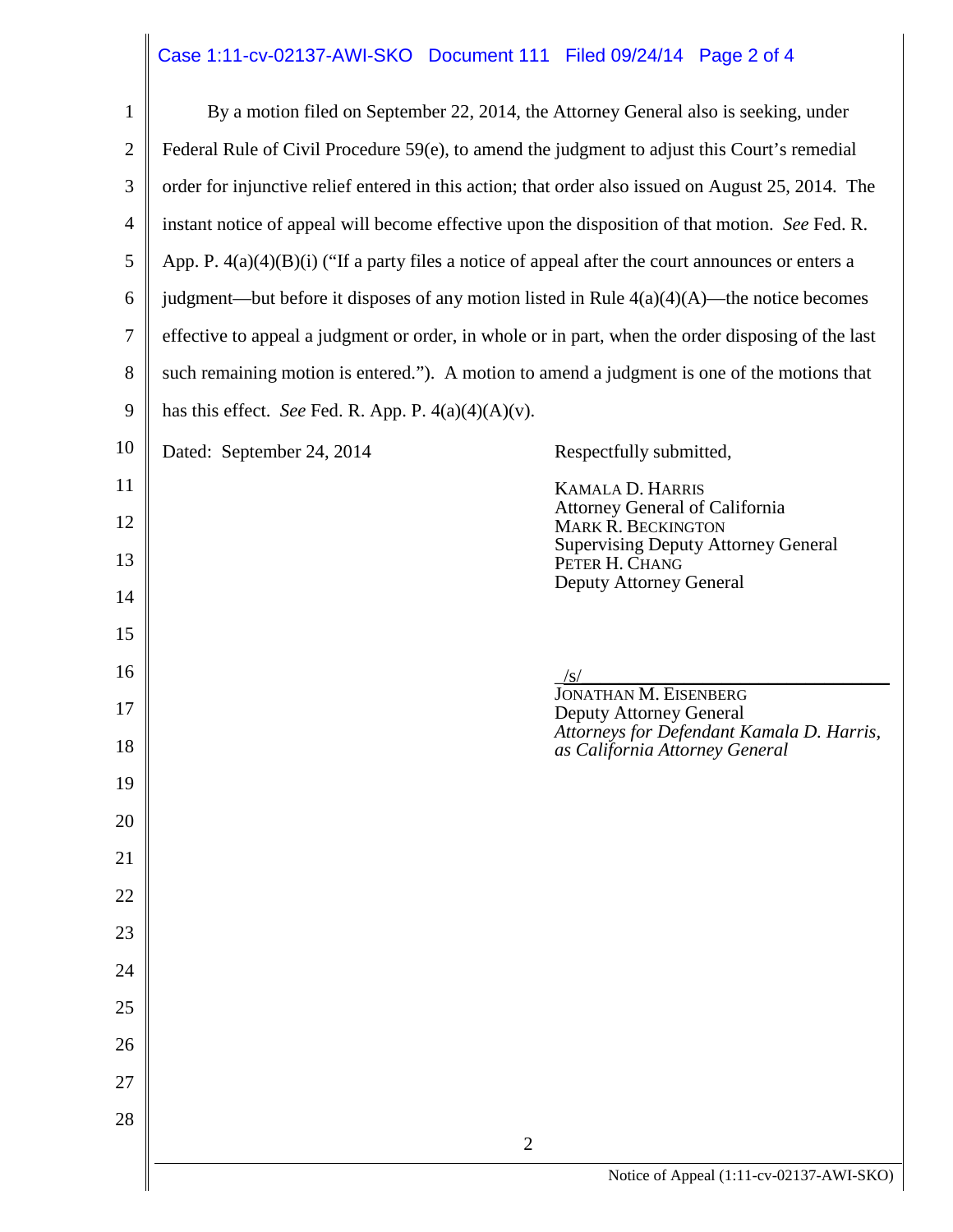4

5

6

7

## **REPRESENTATION STATEMENT**

The undersigned represents Kamala D. Harris, Attorney General of California, defendant and appellant in this matter, and no other party. Below is a service list that shows all of the parties in this lawsuit, and identifies their counsel by name, firm/office, U.S. mail address, telephone number, and e-mail address. Plaintiff (and Putative Appellee) **Jeff Silvester** is represented by Victor J. Otten, Otten Law, PC, 3620 Pacific Coast Hwy., Ste. 100, Torrance, CA 90505; (310) 378-8533;

8 vic@ottenlawpc; and also by Donald E.J. Kilmer, Law Offices of Donald Kilmer, APC, 1645

9 Willow St., Ste. 150, San Jose, CA 95125; (408) 264-8489; don@dklaawoffice.com.

10 11 Plaintiff (and Putative Appellee) **Brandon Combs** is represented by Victor J. Otten, Otten Law, PC, 3620 Pacific Coast Hwy., Ste. 100, Torrance, CA 90505; (310) 378-8533;

12 vic@ottenlawpc; and also by Donald E.J. Kilmer, Law Offices of Donald Kilmer, APC, 1645

13 Willow St., Ste. 150, San Jose, CA 95125; (408) 264-8489; don@dklaawoffice.com.

14 Plaintiff (and Putative Appellee) **The Calguns Foundation, Inc.**, is represented by Victor

15 J. Otten, Otten Law, PC, 3620 Pacific Coast Hwy., Ste. 100, Torrance, CA 90505; (310) 378-

16 8533; vic@ottenlawpc; and also by Donald E.J. Kilmer, Law Offices of Donald Kilmer, APC,

17 1645 Willow St., Ste. 150, San Jose, CA 95125; (408) 264-8489; don@dklaawoffice.com.

18 Plaintiff (and Putative Appellee) **The Second Amendment Foundation, Inc.**, is

19 represented by Victor J. Otten, Otten Law, PC, 3620 Pacific Coast Hwy., Ste. 100, Torrance, CA

20 90505; (310) 378-8533; vic@ottenlawpc; and also by Donald E.J. Kilmer, Law Offices of Donald

21 Kilmer, APC, 1645 Willow St., Ste. 150, San Jose, CA 95125; (408) 264-8489;

22 don@dklaawoffice.com.

23 24 25 Defendant and Appellant **Kamala D. Harris**, Attorney General of California, is represented by Jonathan M. Eisenberg, Office of the California Attorney General, 300 South Spring St., Ste. 1702, Los Angeles, CA 90013; (213) 897-6505; jonathan.eisenberg@doj.ca.gov; and also by

26

27 28

3